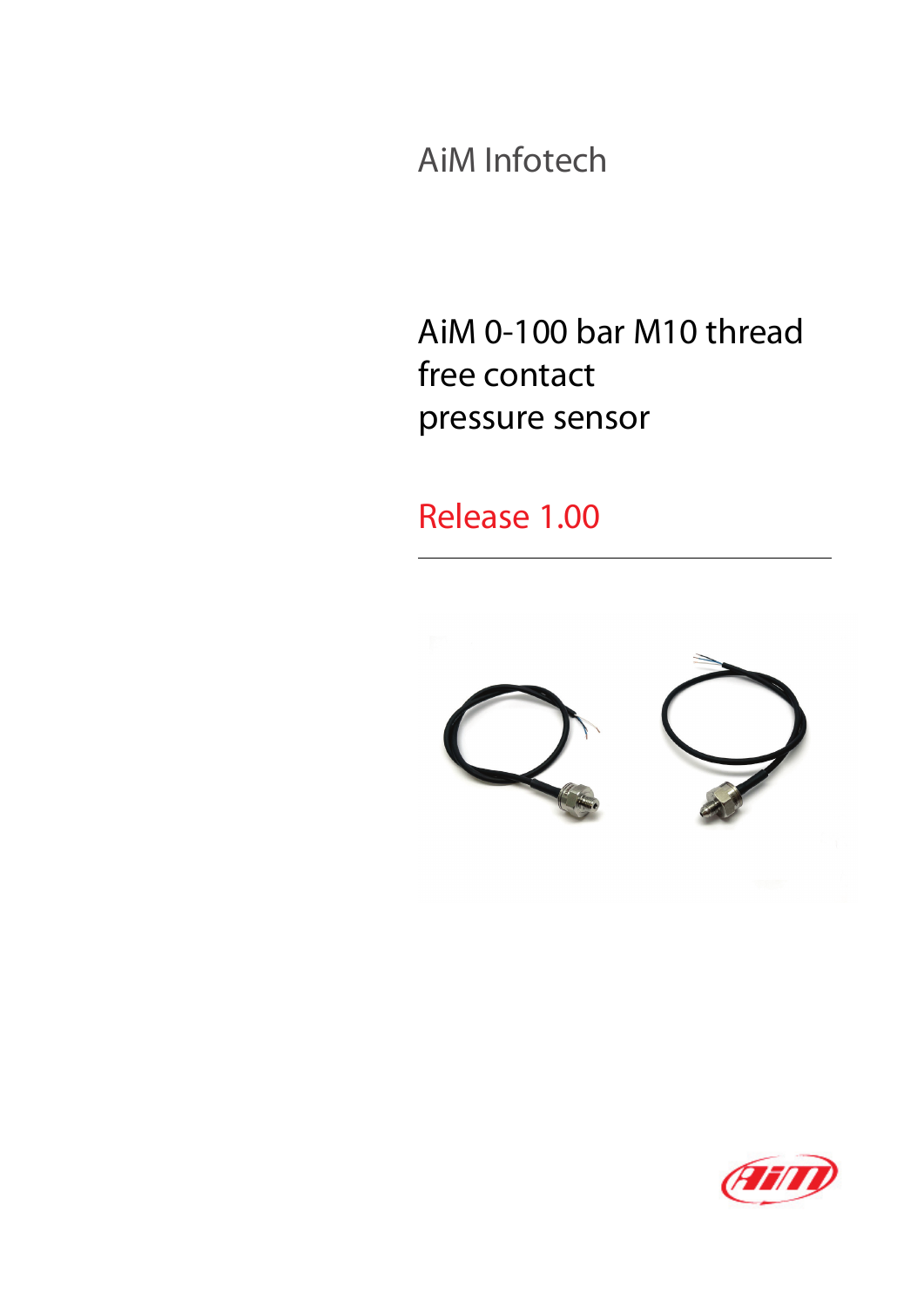

## 1 Introduction

This datasheet explains how to use AiM 0-100 bar pressure sensor with free contacts. Being able to read pressure up to 100 bar it fits particularly the reading of brake pressure. The sensor in available with two different threads; their **part numbers** are:

- 
- Pressure sensor 0-100 bar M10 thread **X05PSA00100B10FC**

• Pressure sensor 0-100 bar 3/8 24 thread **X05PSA00100B38FC**

Being able to read up to 100 bar this sensor fits the measurement of oil brake pressure.

## $\overline{\mathcal{L}}$ Dimensions, wires function, technical characteristics

The drawing here below shows sensors dimensions in millimetres [inches].